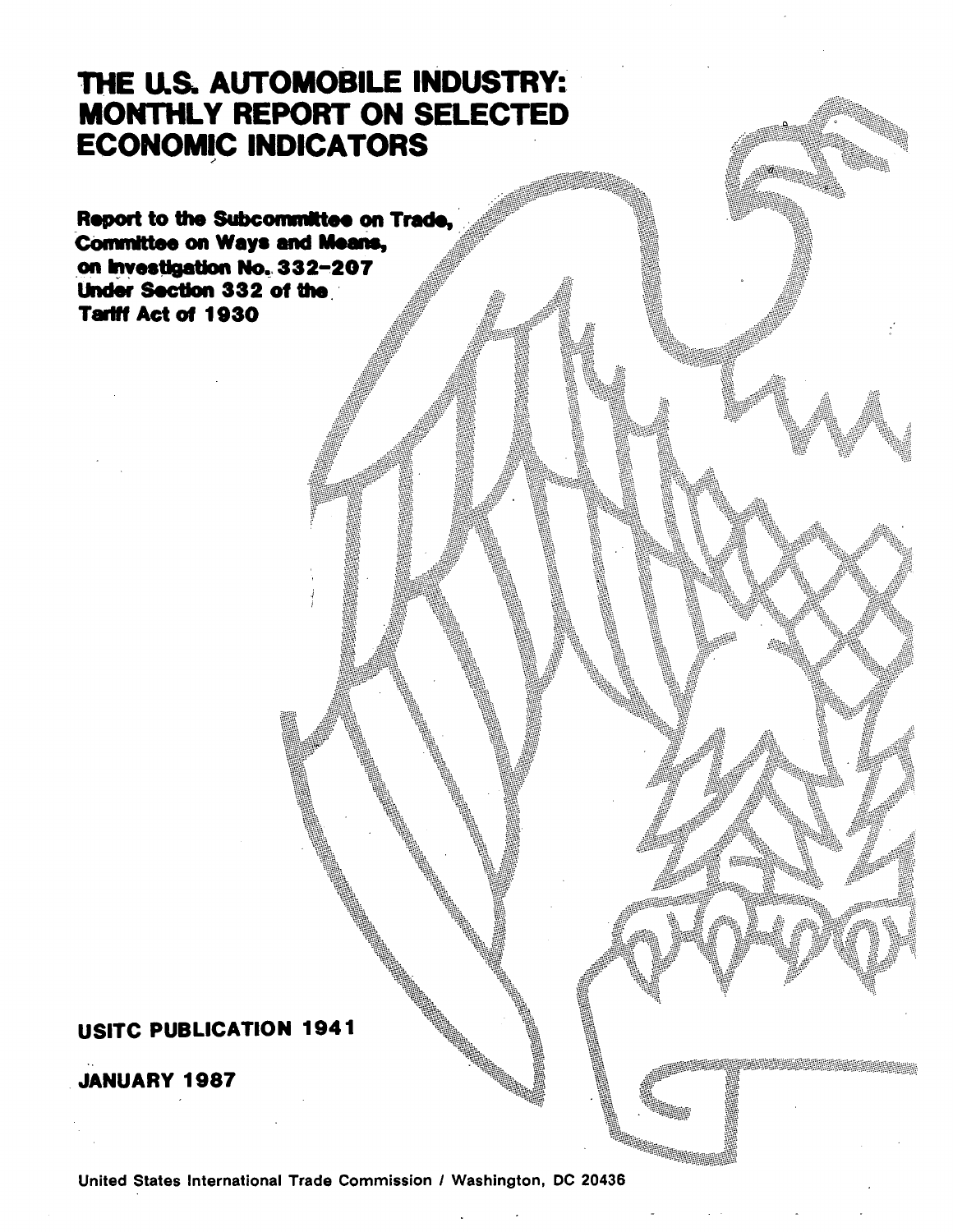# UNITED STATES INTERNATIONAL TRADE COMMISSION

### **COMMISSIONERS**

Susan Liebeler, Chairman Anne E. Brunsdale, Vice Chairman Paula Stern Alfred E. Eckes Seeley G. Lodwick David B. Rohr

. This report was prepared principally by

Jim McElroy and Gary Cohen

Transportation Branch Machinery and Equipment Division

Office of Industries Erland Heginbotham, Director·

Address all communications to Kenneth R. Mason, Secretary to the Commission United States International Trade Commission Washington, DC 20436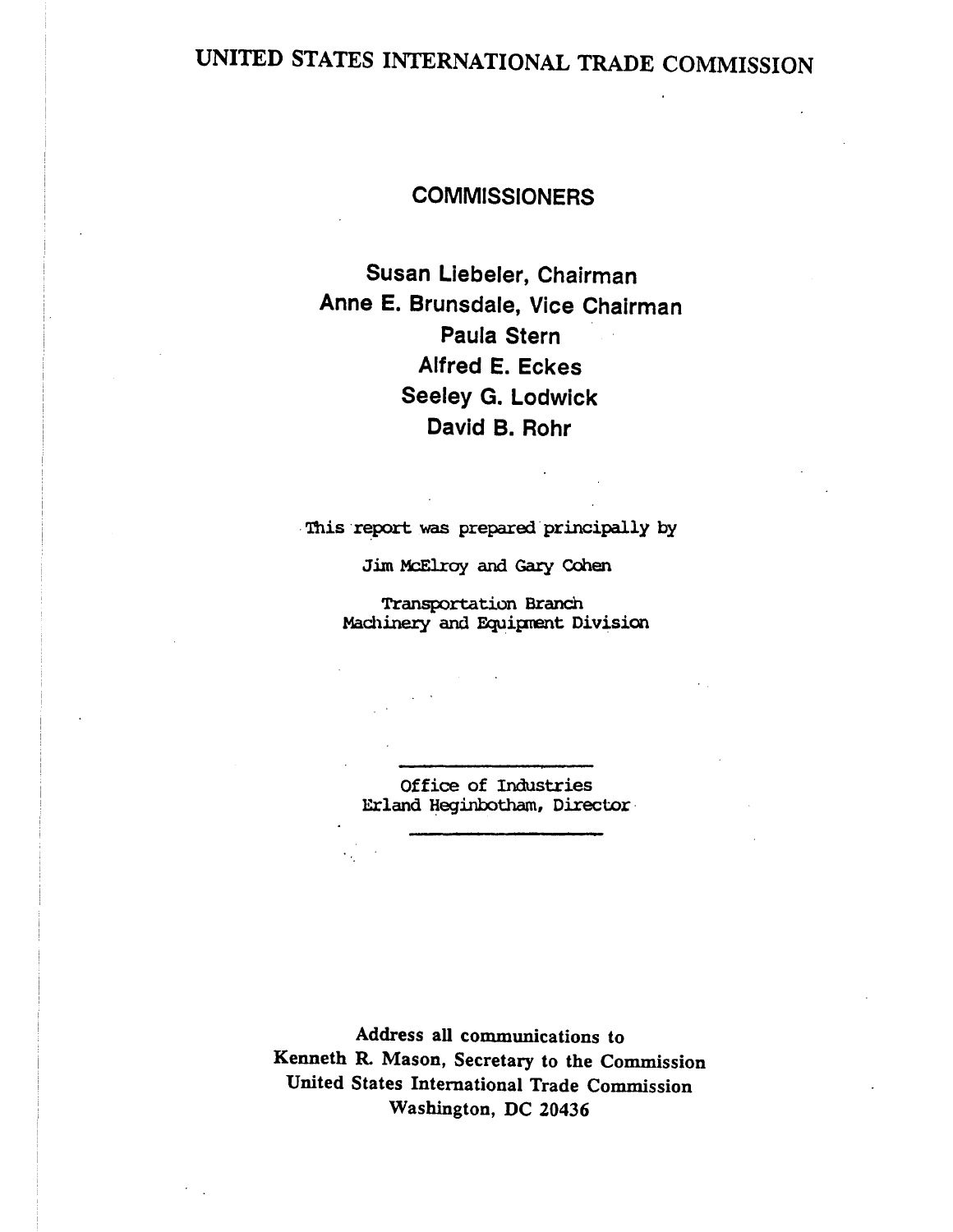#### C 0 NT ENT S

Page

## Tables

| $1 \cdot$ | New passenger automobiles: U.S. retail sales of domestic production,<br>production, inventory, days' supply, and employment, by specified<br>periods, January 1985-December 1986-                                                                |
|-----------|--------------------------------------------------------------------------------------------------------------------------------------------------------------------------------------------------------------------------------------------------|
| 2.        | New passenger automobiles: U.S. imports for consumption, by<br>principal sources and by specified periods, December 1984-<br>November 1986-<br>2                                                                                                 |
| 3.        | Lightweight automobile trucks and bodies and cab/chassis for light-<br>weight automobile trucks: U.S. imports for consumption, by<br>principal sources and by specified periods, December 1984-<br>3.                                            |
| 4.        | New passenger automobiles: U.S. exports of domestic merchandise,<br>by principal markets and by specified periods, December 1984-<br>November 1986-<br>4                                                                                         |
| 5.        | Lightweight automobile trucks and bodies and cab/chassis for light-<br>weight automobile trucks: U.S. exports of domestic merchandise,<br>by principal markets and by specified periods, December 1984-<br>November 1986 <del>------</del><br>5. |
| 6.        | New passenger automobiles: Sales of domestic and imported passenger<br>automobiles and sales of imported passenger automobiles as a percent<br>of total U.S. sales, by specified periods, 1985 and 1986-------<br>6                              |
|           | 7. New passenger automobiles: Price indexes, by specified periods,<br>6                                                                                                                                                                          |
| 8.        | New passenger automobiles: Retail price changes in the U.S. market<br>during December 1986                                                                                                                                                       |
| 9.        | Manufacturers' suggested retail prices of selected U.S. and Japanese<br>automobiles, April 1981-January 1987-<br>я                                                                                                                               |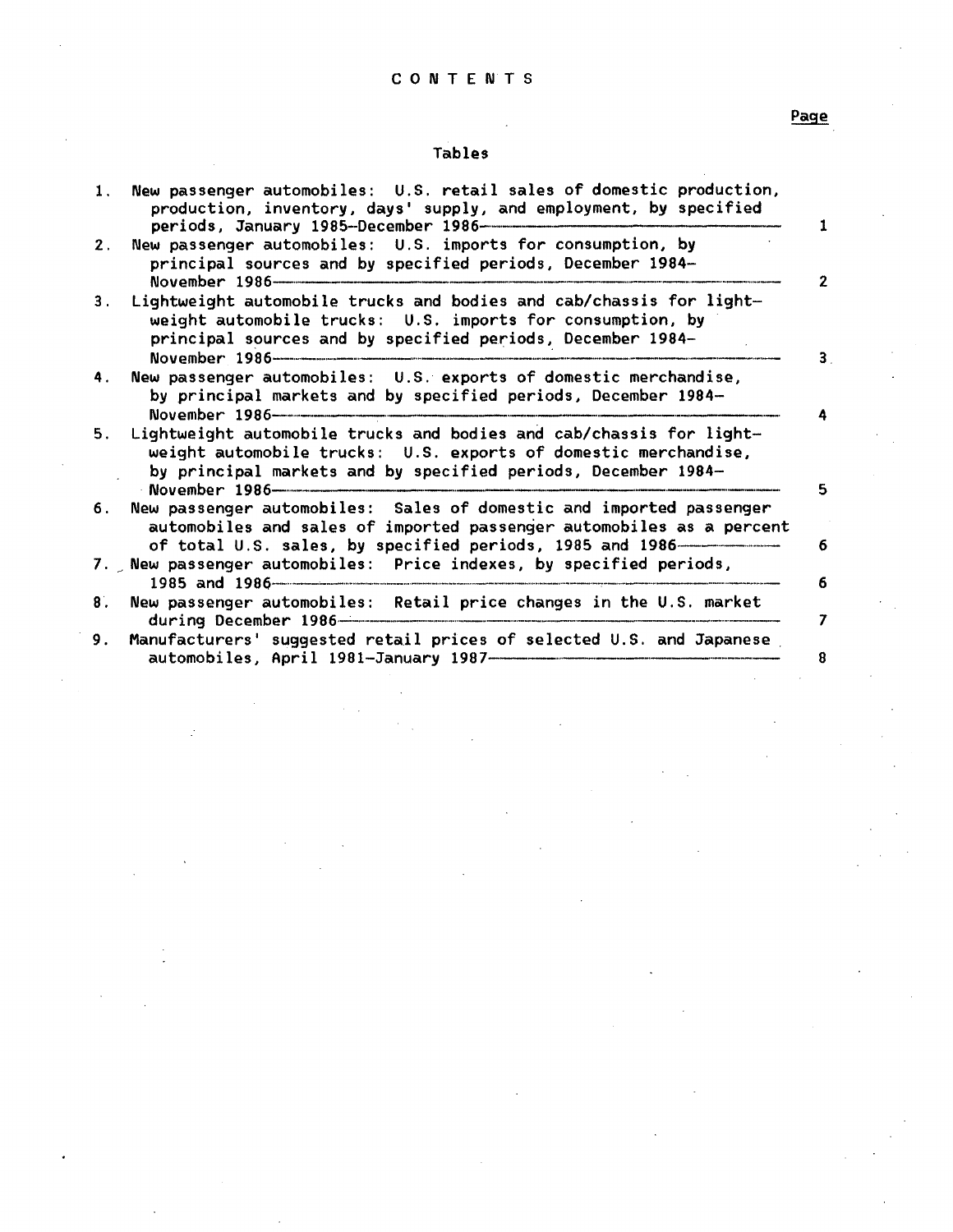$\label{eq:2} \mathcal{F}(\mathcal{F}(\mathcal{G})) = \mathcal{F}(\mathcal{G}) \mathcal{F}(\mathcal{G})$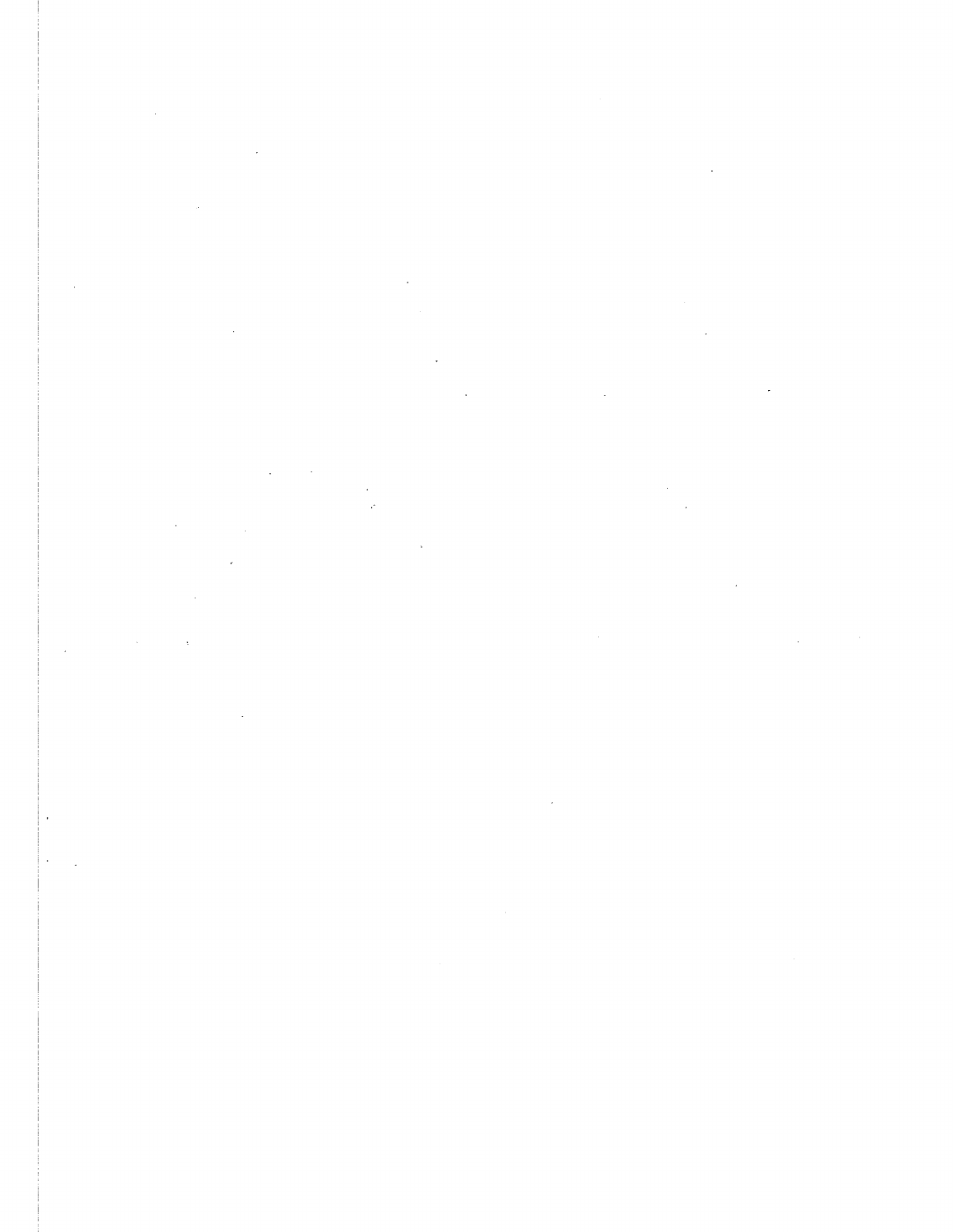Table 1.-New passenger automobiles: U.S. retail sales of domestic production, production, inventory, days' supply, and employment, by specified periods, January 1985--December 1986

(In thousands of units; thousands of employees)

|                                           | $1985 - 86$ |           |                  | 1985   |                                                                  |
|-------------------------------------------|-------------|-----------|------------------|--------|------------------------------------------------------------------|
|                                           | Nov.        | Dec.      | Jan. 1986-       | Dec.   | Jan. 1985-                                                       |
| <b>Item</b>                               | 1986        | 1986      | Dec. 1986        | 1985   | Dec. 1985                                                        |
|                                           |             |           |                  |        |                                                                  |
| Retail sales of domes-<br>tic production: |             |           |                  |        |                                                                  |
| Subcompact                                | 90          | 117       | 1,745            | 176    | 2,230                                                            |
| Compact                                   | 121         | 151       | 1,751            | 92     | 1,490                                                            |
| Intermediate                              | 173         | 240       | 2,854            | 167    | 2,569                                                            |
|                                           | 81          | 99        | 1,111            | 54     | 923                                                              |
| Luxury                                    | 54          | 67        | 754              | 74     | 994                                                              |
| Total                                     | 519         | 673       | 8,215            | 563    | 8,206                                                            |
| Production:                               |             |           |                  |        |                                                                  |
| Subcompact                                | 137         | 125       | 1,610            | 109    | 1,512                                                            |
| Compact                                   | 144         | 127       | 1,979            | 136    | 1,965                                                            |
| Intermediate                              | 197         | 204       | 2,699            | 172    | 3,017                                                            |
| Standard                                  | 56          | $-70$     | 692.             | $-45$  | 711                                                              |
| Luxury                                    | 55          | 60        | 753              | 50     | 846                                                              |
| Total                                     | 589         | 586       | 7,734            | 513    | 8,051                                                            |
| Inventory:                                |             |           |                  |        |                                                                  |
| Subcompact                                | 269         | 297       | $\frac{1}{2}$    | 266    | 1/                                                               |
| Compact                                   | 313         | 353       | $\overline{1}$ / | 354    | 1/                                                               |
| Intermediate                              | 477         | 510       | $\mathbf{1}$     | 634    | 1/                                                               |
| Standard                                  | 189         | 208       | $\frac{1}{2}$    | 177    | $\overline{1}$ /                                                 |
| Luxury                                    | 164         | 164       | 1/               | 176    | 1/                                                               |
| Total                                     | 1,413       | 1,531     | 1/               | 1,606  | 1/                                                               |
| Days' supply: 2/                          |             |           |                  |        |                                                                  |
| Subcompact                                | 55          | 79        | 1/               | 63     |                                                                  |
| Compact                                   | 74          | 70        | 1/               | $-77$  |                                                                  |
| Intermediate                              | 55          | 71        |                  | 85     |                                                                  |
| Standard                                  | 68          | 61        | $\frac{1}{1}$    | 83     | $\frac{1}{1}$<br>$\frac{1}{1}$<br>$\frac{1}{1}$<br>$\frac{1}{1}$ |
| Luxury                                    | 59          | 73        | 1/               | 73     |                                                                  |
| Average                                   | 60          | 71        | 1/               | 78     | $\frac{1}{2}$                                                    |
| Emplogment: 3/                            |             |           |                  |        |                                                                  |
| Total employees                           | 4/829       | 5/<br>842 | 1/               | 6/ 870 | $\overline{1}$ /                                                 |
| Production workers 4/ 635                 |             | 648<br>5/ | 1/               | 6/676  | 1/                                                               |
|                                           |             |           |                  |        |                                                                  |

1/ Not applicable.

 $2/$  Days' supply is an average for each class size which is determined by the  $\Box$ previous month's retail sales.

*'4.I* Employment data are for SIC 371 (motor vehicles and motor vehicle equipment).

4/ Data are for October 1986, revised.

5/ Data are for November 1986.

~/ Data are for November 1985.

Source: Retail sales and production, Data Resources, Inc. Auto Information Bank; days' supply and inventory, Automotive News; and employment, U.S. Department of Labor.

Note.---Because of rounding, figures may not add to the totals shown.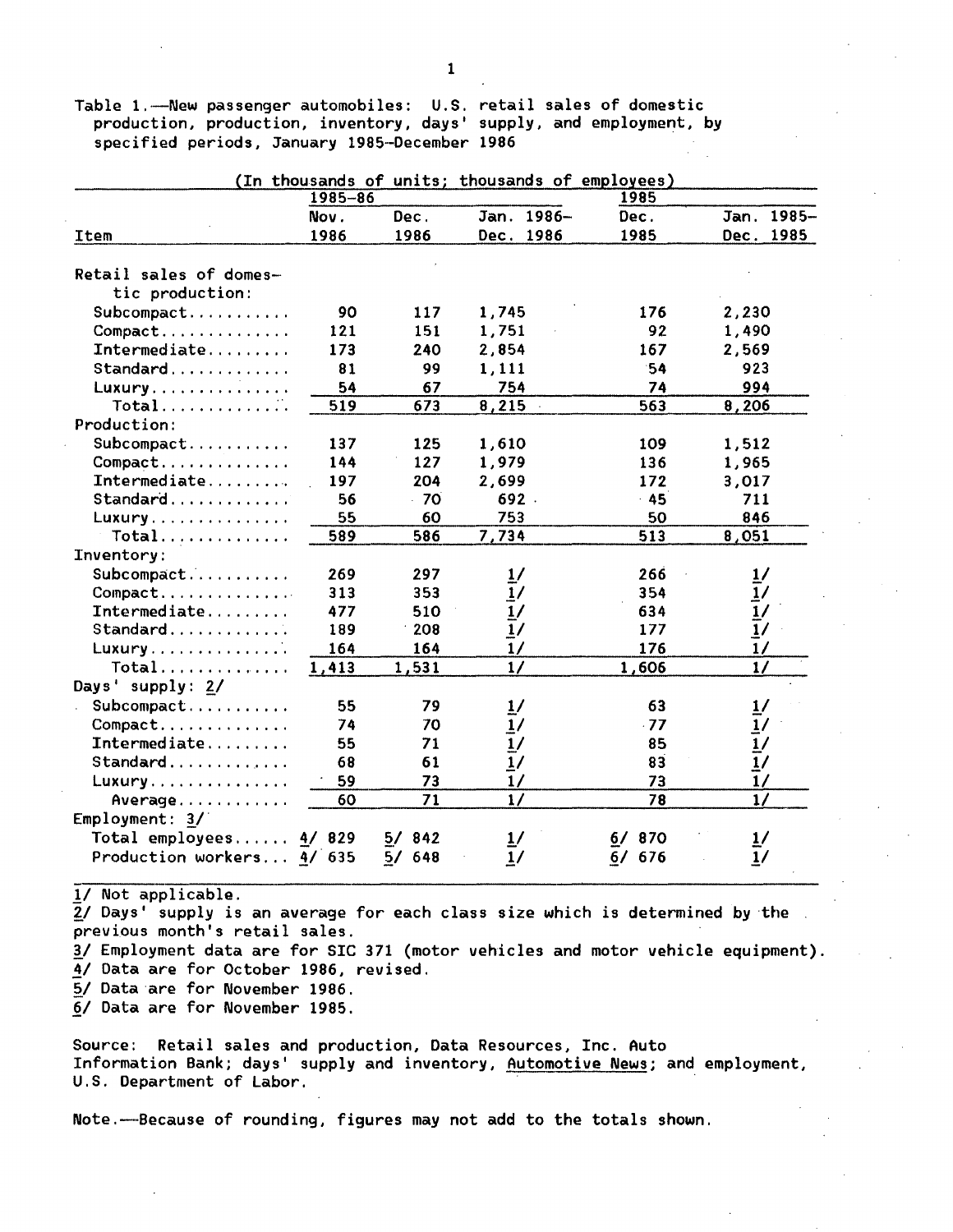|                | 1985-86     |           |                       | $1984 - 85$ |            |
|----------------|-------------|-----------|-----------------------|-------------|------------|
|                | Oct.        | Nov.      | Dec. 1985-            | Nov.        | Dec. 1984- |
| Source         | 1986        | 1986      | Nov. 1986             | 1985        | Nov. 1985  |
|                |             |           | Quantity (units)      |             |            |
| Japan          | 211,405     | 253,103   | 2,688,458             | 237,342     | 2,412,280  |
| Canada         | 104,403     | 120,749   | 1,166,248             | 106,886     | 1,126,288  |
| West Germany   | 33,969      | 43,456    | 456,971               | 40,945      | 456,691    |
| Sweden         | 11,511      | 13,637    | 148,891               | 15,905      | 136,329    |
|                | 1,234       | 681       | 12,129                | 705         | .8,307     |
| United Kingdom | 2,247       | 2,023     | 27,480                | 2,515       | 25,013     |
| France         | 548         | 978       | 11,897                | 2,291       | 44,269     |
| Mexico         | 4,332       | 5,839     | 37,890                | 2,555       | 14,445     |
| Yugoslavia     | 3,324       | 6,313     | 40,730                | O           | .1,576     |
| Korea          | 18,922      | 18,587    | 152,400               | $\Omega$    | 0          |
| All other      | 1,216       | 779       | 12,318                | 1,398       | 9,266      |
| Total          | 393,111     | 466,145   | 4,755,412             | 410,542     | 4,233,474  |
|                |             |           |                       |             |            |
|                |             |           | Value (1,000 dollars) |             |            |
| Japan          | 1,813,328   | 2,185,498 | 21,092,851            | 1,574,655   | 15,390,799 |
| Canada         | 1, 125, 262 | 1,282,229 | 11,778,052            | 1,088,097   | 10,924,129 |
| West Germany   | 647,711     | 889,953   | 8,080,231             | 587,950     | 5,886,411  |
| Sweden         | 149,305     | 175,254   | 1,816,885             | 185,506     | 1,569,466  |
| Itally         | 15,668      | 10,817    | 172,790               | 8,556       | 118,971    |
| United Kingdom | 61,315      | 57,411    | 714,545               | 63,023      | 606,938    |
| France         | 6,383       | 12,430    | 133,637               | 25,145      | 246,517    |
| Mexico         | 43,337      | 56,717    | 380,441               | 18,177      | 95,210     |
| Yugoslavia     | 8,442       | 15,951    | 101,565               |             | 3,940      |
| Korea          | 92,402      | 93,417    | 705,626               |             |            |
| All other      | 16,550      | 11,136    | 168,215               | 13,954      | 115,816    |
| $Total$        | 3,979,703   | 4,790,813 | 45, 144, 838          | 3,565,083   | 34,958,197 |

Table 2.-New passenger automobiles: U.S. imports for consumption, by principal sources and by specified periods, December 1984-November·1996 *11* 

*11* Data include imports into Puerto Rico and TSUSA item 692.1005; data do not include automobiles assembled in U.S. foreign trade zones.

Source: Compiled from official statistics of the U.S. Department of Commerce.

Note.--Because of rounding, figures may not add to the totals shown.

I

 $\sim$ 

and a string

 $\mathcal{L}$ 

 $\overline{1}$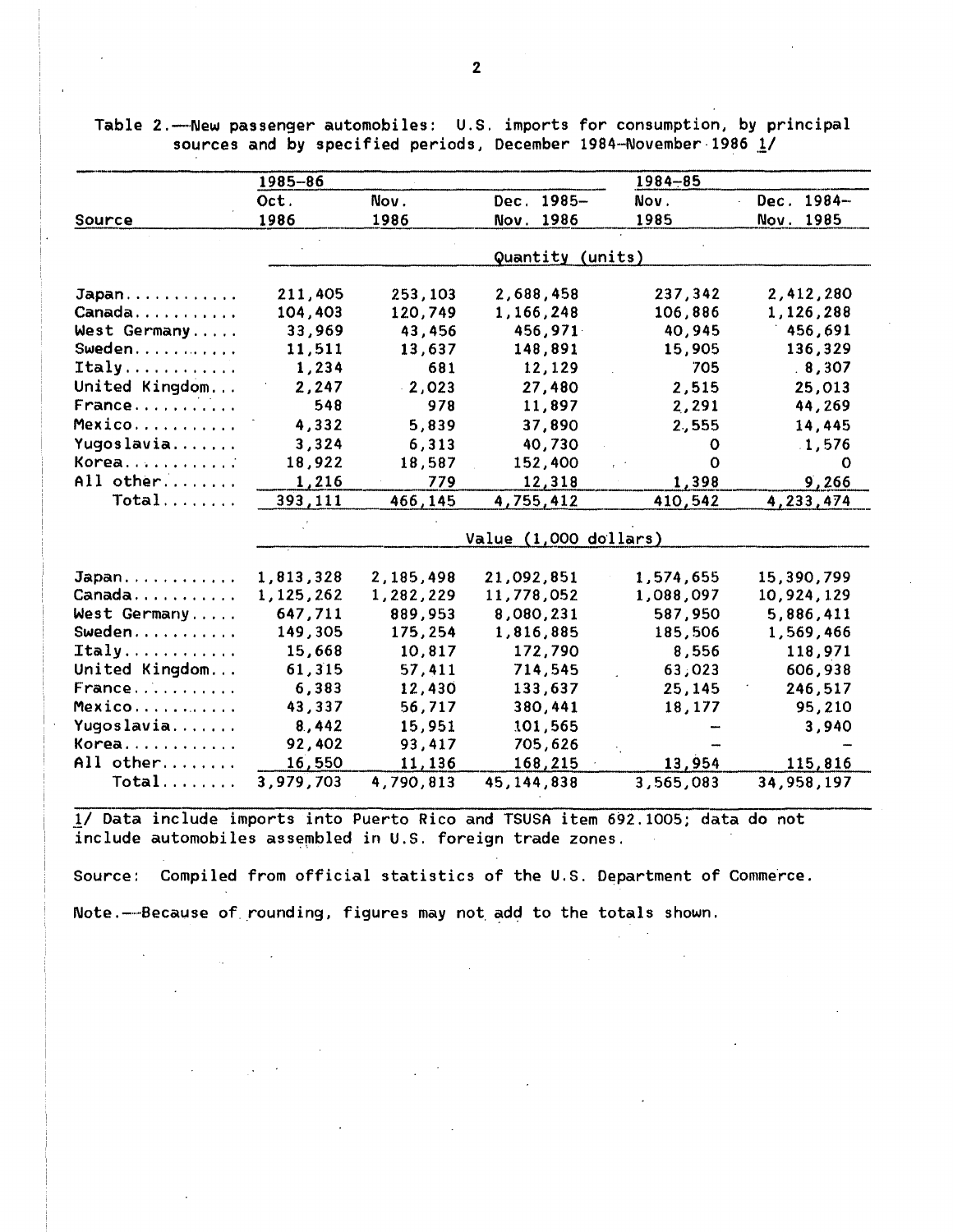|           | 1985–86 |         |                       | 1984-85      |            |
|-----------|---------|---------|-----------------------|--------------|------------|
|           |         |         |                       |              |            |
|           | Oct.    | Now.    | 1985-<br>Dec.         | Nov.         | Dec. 1984- |
| Source    | 1986    | 1986    | Nov. 1986             | 1985         | Nov. 1985  |
|           |         |         | Quantity              | $(units)$ 3/ |            |
| Japan     | 67,920  | 94,179  | 997,475               | 67,195       | 776,645    |
| Canada    | .15,695 | 11,094  | 286,219               | 30,328       | 320,589    |
| Mexico    | 1,680   | 1,351   | 19,109                | 2,835        | 26,185     |
| All other | -6      | з       | 969                   | 243          | 2,062      |
|           | 85,301  | 106,627 | 1,303,772             | 100,601      | 1,126,481  |
|           |         |         | Value (1,000 dollars) |              |            |
| Japan     | 364,076 | 511,474 | 4,949,616             | 290,200      | 3,305,580  |
| Canada,   | 138,318 | 97,853  | 2,520,475             | 277,949      | 2,701,598  |
| Mexico    | 12,727  | 10,376  | 141,801               | 19,569       | 188,290    |
| All other | 4,612   | 984     | 72,537                | 8,803        | $-35,774$  |
| Total     | 519,733 | 620,687 | 7,684,429             | 596,521      | 6,231,242  |

Table 3.-Lightweight automobile trucks 1/ and bodies and cab/chassis for lightweight automobile trucks: U.S. imports for consumption, by principal sources and by specified periods, December 1984-November 1986 2/

*11* Defined as not over 10,000 pounds gvw.

2/ Partially estimated, all data include imports into Puerto Rico.

*11* Quantity data include complete trucks and cab/chassis, but exclude bodies.

Source: Compiled from official statistics of the U.S. Department of Commerce, except as noted.

Note.-Because of rounding, figures may not add to the totals shown.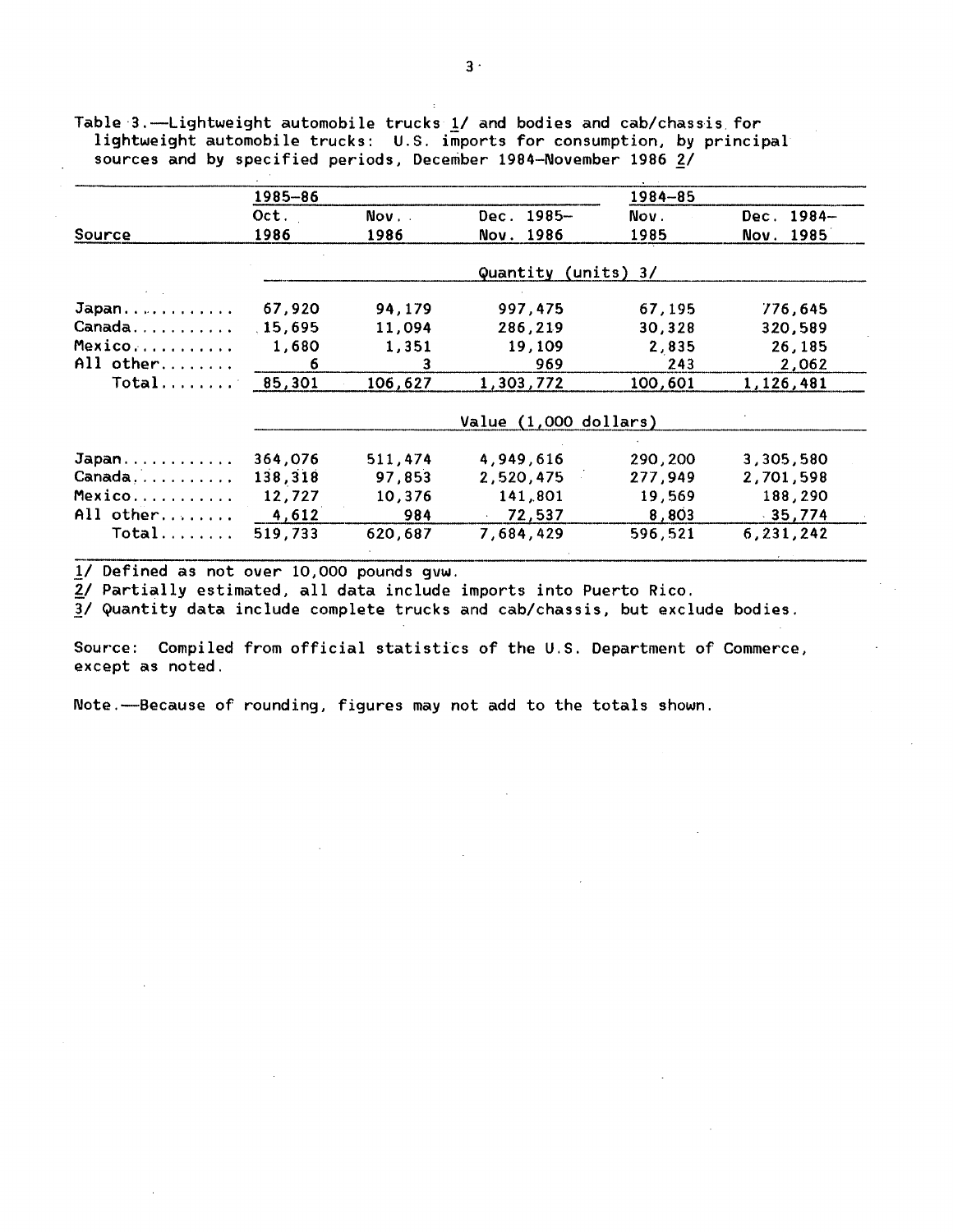|           | 1985-86 |         |                       | 1984-85 |            |
|-----------|---------|---------|-----------------------|---------|------------|
|           | Oct.    | Nov.    | Dec. 1985-            | Nov.    | Dec. 1984- |
| Market    | 1986    | 1986    | Nov. 1986             | 1985    | Nov. 1985  |
|           |         |         | Quantity (units)      |         |            |
| Canada    | 45,834  | 49,821  | 637,856               | 56,756  | 678,167    |
| Japan     | 281     | 461     | 2,497                 | 239     | 1,472      |
| All other | 4,469   | 4,185   | 30,547                | 2,263   | 24,002     |
| Total     | 50,584  | 54,467  | 670,900               | 59,258  | 703,641    |
|           |         |         | Value (1,000 dollars) |         |            |
| Canada    | 431,330 | 450,226 | 5,801,459             | 495,520 | 5,726,354  |
| Japan     | 4,136   | 6,877   | 39,703                | 3,233   | 18,965     |
| All other | 61,639  | 53,267  | 406,648               | 30,826  | 285,928    |
| $Total$   | 497,105 | 510,370 | 6,247,810             | 529,579 | 6,031,247  |
|           |         |         |                       |         |            |

Table 4.-New passenger automobiles: U.S. exports of domestic merchandise, by principal markets and by specified periods, December 1984-November 1986

Source: Compiled from official statistics of the U.S. Department of Commerce.

Note.---Because of rounding, figures may not add to the totals shown.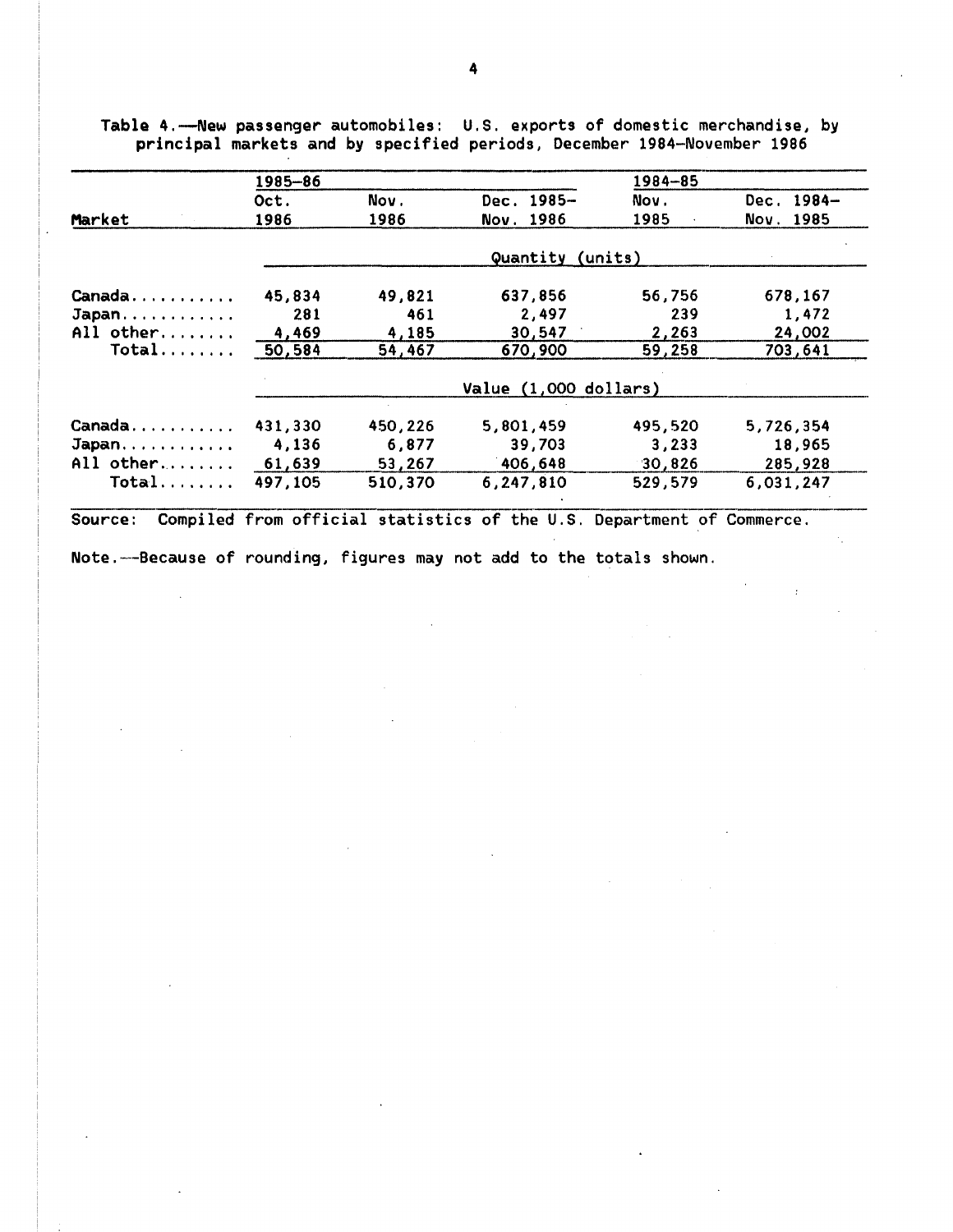Table 5.-Lightweight automobile trucks 1/ and bodies and cab/chassis for lightweight automobile trucks: U.S. exports of domestic merchandise, by principal markets and by specified periods, December 1984-November 1986 2/

|           | 1985-86 |         |                       | $1984 - 85$  |                  |
|-----------|---------|---------|-----------------------|--------------|------------------|
|           | Oct.    | Nov.    | 1985-<br>Dec.         | Nov.         | $1984 -$<br>Dec. |
| Market    | 1986    | 1986    | 1986<br>Nov.          | 1985         | Nov. 1985        |
|           |         |         | Quantity              | $(units)$ 3/ |                  |
| Canada    | 13,384  | 11,235  | 170,304               | 12,804       | 147,588          |
| All other | 2,065   | 828     | 10,037                | 543          | 11,716           |
| $Total$   | 15,449  | 12,063  | 180,341               | 13,347       | 159,304          |
|           |         |         | Value (1,000 dollars) |              |                  |
| $Canada$  | 126,329 | 104,140 | 1,530,224             | 110,891      | 1, 115, 229      |
| All other | 31,257  | 11,112  | 113,801               | 6,314        | 131,412          |
| Total     | 157,586 | 115,252 | 1,644,025             | 117,205      | 1,246,641        |

*11* Defined as not over 10,000 pounds gvw.

 $\overline{2}$ / Partially estimated.

!/Quantity data include complete trucks and cab/chassis, but exclude bodies.

Source: Compiled from official statistics of the U.S. Department of Commerce, except as noted.

Note.---Because of rounding, figures may not add to the totals shown.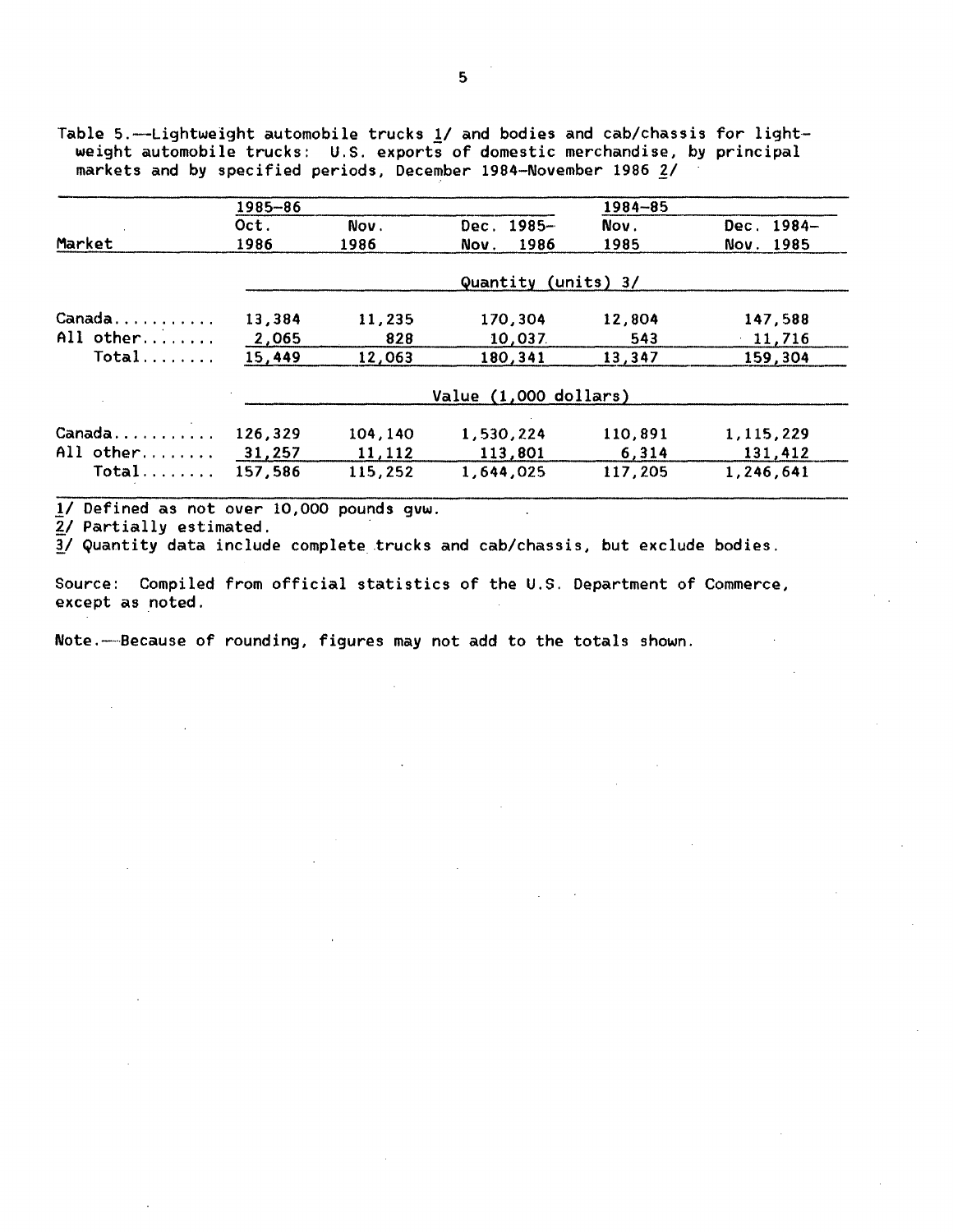Table 6.---New passenger automobiles: Sales of domestic and imported passenger automobiles and sales of imported passenger automobiles as a percent of total U.S. sales, by specified periods, 1985 and 1986

|                      | Sales of-      |           |                |                     |            |            | Ratio of im- |                     |
|----------------------|----------------|-----------|----------------|---------------------|------------|------------|--------------|---------------------|
|                      | Domestic       |           | Imported       |                     | Total U.S. |            |              | port sales to       |
|                      | automobiles 1/ |           | automobiles 2/ |                     | sales      |            | total sales  |                     |
| <u>Period</u>        | 1986           | 1985      | 1986           | 1985                | 1986       | 1985       | 1986         | 1985                |
|                      |                |           |                |                     |            |            |              | <u>-Percent----</u> |
|                      |                |           |                |                     |            |            |              |                     |
| January              | 635,904        | 628,037   | 237,281        | 208,184             | 873,185    | 836,221    | 27.2         | 24.9                |
| February             | 613,371        | 645,317   | 219,096        | 193,290             | 832,467    | 838,607    | 26.3         | 23.0                |
| Jan-Feb 1,249,275    |                | 1,273,354 | 456,377        | 401,474             | 1,705,652  | 1,674,828  | 26.8         | 24.0                |
| March                | 649,351        | 768,927   | 247,487        | 201,341             | 896,838    | 970,268    | 27.6         | 20.8                |
| Jan-Mar 1,898,626    |                | 2,042,281 | 703,864        | 602,815             | 2,602,490  | 2,645,096  | 27.0         | 22.8                |
| April                | 719,563        | 788,282   | 252,609        | 198,241             | 972,172    | 986,523    | 26.0         | 20.1                |
| Jan-Apr 2,618,189    |                | 2,830,563 | 956,473        | 801,056             | 3,574,662  | 3,631,619  | 26.8         | 22.1                |
| May                  | 786,268        | 807.590   | 286,194        | 262,344             | 1,072,462  | 1,069,934  | 26.7         | 24.5                |
| Jan-May              | 3,404,457      | 3,638,153 |                | 1,242,667 1,063,400 | 4,647,124  | 4,701,553  | 26.7         | 22.6                |
| June                 | 736,261        | 676,675   | 264,954        | 248,659             | 1,001,215  | 925,334    | 26.5         | 26.9                |
| Jan-June 4, 140, 718 |                | 4,314,828 |                | 1,507,621 1,312,059 | 5,648,339  | 5,623,887  | 26.7         | 23.3                |
| July                 | 648,667        | 633,527   | 305,188        | 266,803             | 953,855    | 900,330    | 32.0         | 29.6                |
| Jan-July 4,789,385   |                | 4,948,355 | 1,812,809      | 1,578,862           | 6,602,194  | 6,524,217  | 27.5         | 24.2                |
| August               | 673,311        | 1,000,695 | 278,951        | 255,931             | 952,262    | 1,256,626  | 29.3         | 20.4                |
| $Jan-Auq$            | 5,462,696      | 5,949,050 |                | 2,091,760 1,834,793 | 7,554,456  | 7,780,843  | 27.7         | 23.6                |
| September            | 924,829        | 839,382   | 291,952        | 236,669             | 1,216,781  | 1,076,051  | 24.0         | 22.0                |
| $Jan-Sept.$          | 6,387,525      | 6,788,432 |                | 2,383,712 2,071,462 | 8,771,237  | 8,856,894  | 27.2         | 23.4                |
| October              | 632,546        | 598,399   | 272,552        | 266,278             | 905,098    | 864,677    | 30.1         | 30.8                |
| $Jan-Oct.$           | 7,020,071      | 7,386,831 |                | 2,656,264 2,377,740 | 9,676,335  | 9,724,571  | 27.4         | 24.0                |
| November             | 518,799        | 515,802   | 263,822        | 247,580             | 782,621    | 763,382    | 33.7         | 32.4                |
| Jan-Nov 7,541,585    |                | 7,646,537 |                | 2,915,412 2,580,957 | 10,456,997 | 10,227,494 | 27.9         | 25.2                |
| December             | 673,078        | 558,003   | 322,235        | 256,016             | 995,313    | 814,019    | 32.4         | 31.5                |
| Jan-Dec 8,214,663    |                | 8,204,540 |                | 3,237,647 2,836,973 | 11,452,310 | 11,041,513 | 28.3         | 25.7                |

1/ Domestic automobile sales include U.S. and Canadian-built automobiles sold in the United States.

2/ Does not include automobiles imported from Canada.

Source: Automotive News.

I

Table 7.-New passenger automobiles: Price indexes, by specified periods, 1985 and 1986

|                                      |       |       | (1967 = 100) |       |               |         |  |
|--------------------------------------|-------|-------|--------------|-------|---------------|---------|--|
|                                      | 1986  |       |              |       | 1985 and 1986 |         |  |
|                                      | Oct.  | Nov.  | Percent      | Nov.  | Nov.          | Percent |  |
| Item                                 | 1986  | 1986  | change       | 1985  | 1986          | change  |  |
| Consumer Price<br>Index:             |       |       |              |       |               |         |  |
| Unadjusted<br>Seasonally             | 227.1 | 230.7 | $+1.6$       | 218.4 | 230.7         | $+5.6$  |  |
| adjusted<br>Producer Price<br>Index: | 228.0 | 230.0 | $+0.9$       | 217.5 | 230.0         | $+5.7$  |  |
| Unadjusted<br>Seasonally             | 249.8 | 249.4 | $-0.2$       | 234.6 | 249.4         | $+6.3$  |  |
| adjusted                             | 246.1 | 246.2 | 0.0          | 231.1 | 246.2         | $+6.5$  |  |

Source: U.S. Department of Labor.

 $\overline{\phantom{a}}$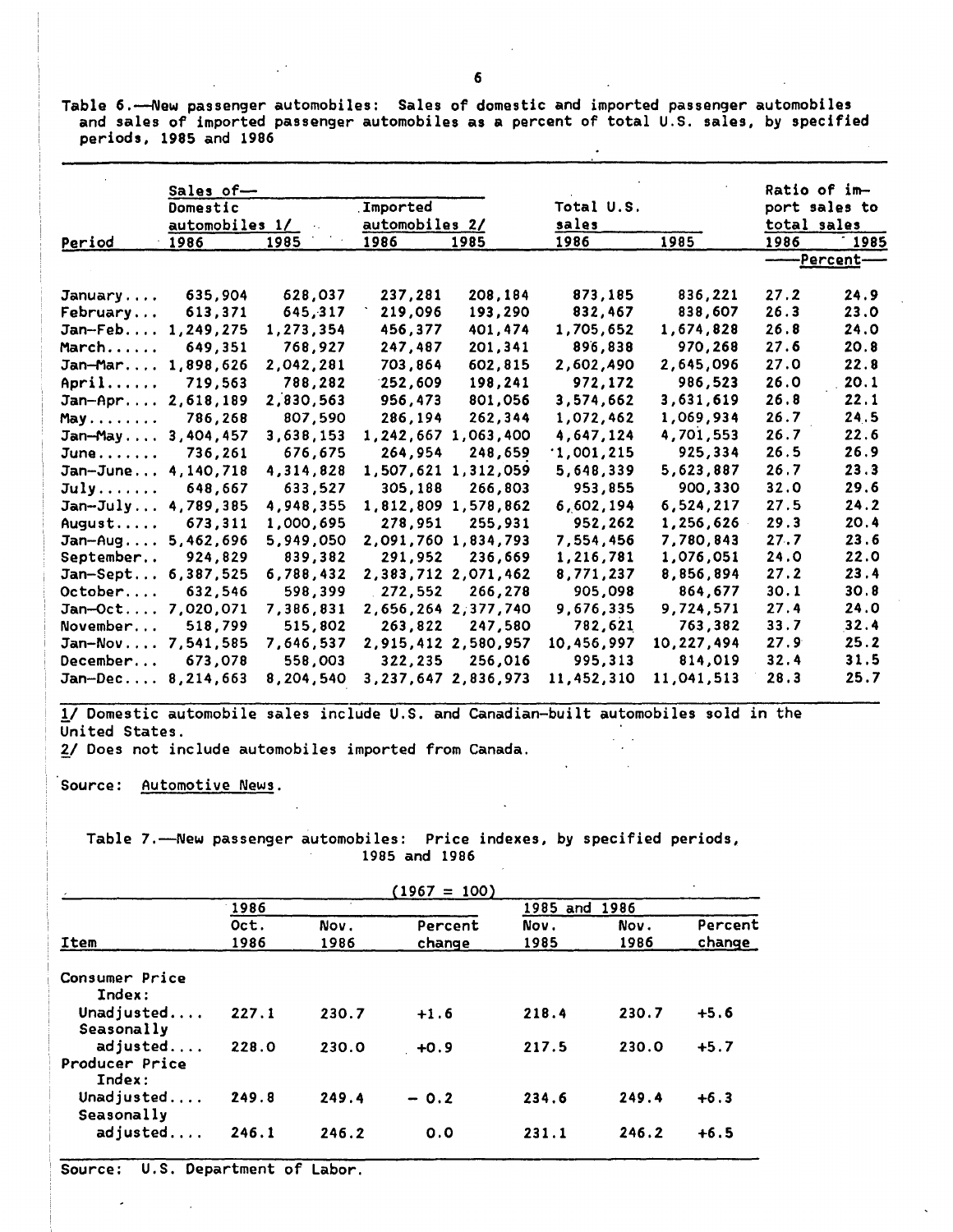| Source and size of category   | Retail price changes in<br>dollars, December 1986 $(+ or -)$ |
|-------------------------------|--------------------------------------------------------------|
|                               |                                                              |
| U.S. producers:               |                                                              |
| General Motors                | No change.                                                   |
|                               | No change.                                                   |
|                               | No change.                                                   |
| European Community producers: |                                                              |
| Subcompact                    | No change.                                                   |
|                               | No change.                                                   |
|                               | No change.                                                   |
| Japanese producers:           |                                                              |
| Subcompact                    | No change.                                                   |
|                               | No change.                                                   |
|                               | No change.                                                   |
| Korean producers:             |                                                              |
| Subcompact                    | No change.                                                   |
|                               |                                                              |

Table 8.~New passenger automobiles: Retail price changes in the U.S. market during December 1986

Source: Automotive News, December 1986.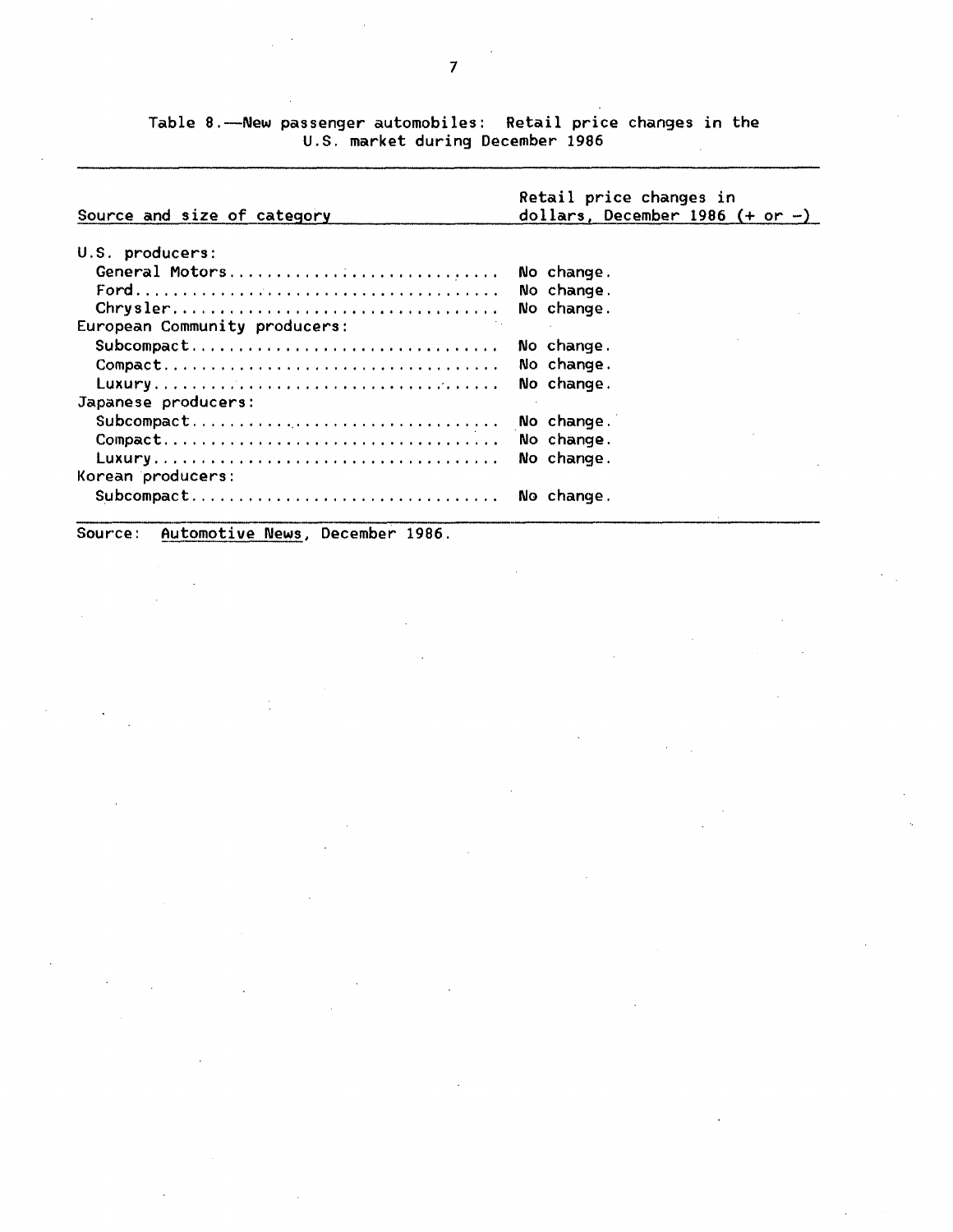|                                                             | 1981<br>April 1 |                 | January  | 1987            |                                                |             |
|-------------------------------------------------------------|-----------------|-----------------|----------|-----------------|------------------------------------------------|-------------|
|                                                             |                 | Option-<br>ally |          | Option-<br>ally | Percent change in optionally<br>equipped model |             |
|                                                             | <b>Base</b>     | equipped        | Base     | equipped        | Dec. 1986-                                     | April 1981- |
| Company, model, and options 2/                              | model 3/        | model 3/        | model 3/ | model 3/        | Jan. 1987                                      | Jan. 1987   |
| General Motors:                                             |                 |                 |          |                 |                                                |             |
| Chevette CS, 2 door HB (PB, RWD, TG)                        | \$5,155         | \$5,405         | \$4,995  | \$5,350         | 0.0                                            | $-1.0$      |
| Cimarron, 4 door $(AT)$                                     | 4/12,131        | 4/12,501        | 15,032   | 15,447          | 0.0                                            | $+23.6$     |
| Ford:                                                       |                 |                 |          |                 |                                                |             |
| Escort GL 2 door HB (PB, RWD, TG)                           | 5.556           | 5,857           | 6,949    | 7,199           | 0.0                                            | $+22.9$     |
| Tempo GL 4 door (RWD, AT, TG) 5/                            | 6.421           | 6,953           | 8,310    | 9,057           | 0.0                                            | $+30.3$     |
| LTD Crown Victoria, 4 door (RWD, TG,                        |                 |                 |          |                 |                                                |             |
|                                                             | 8.519           | 10,102          | 15,410   | 15,555          | 0.0                                            | $+54.0$     |
| Chrysler:                                                   |                 |                 |          |                 |                                                |             |
| Plymouth Turismo, 2 door HB (RWD)                           | 5.938           | 6,188           | 7,199    | 7,199           | 0.0                                            | $+16.3$     |
| Reliant, 4 door (RWD, TG, R, AT)                            | 5.980           | 6,680           | 8,364    | 9,161           | 0.0                                            | $+37.1$     |
| Dodge 600, 4 door (RWD, AC) 6/                              | 6.672           | 7,502           | 10,672   | 11,646          | 0.0                                            | $+55.2$     |
| Toyota:                                                     |                 |                 |          |                 |                                                |             |
| Corolla, Deluxe, 4 door $(R)$ ,                             | 5,688           | 5,793           | 8.178    | 8,454           | 0.0                                            | $+45.9$     |
| Cressida, 4 door                                            | 11,599          | 11,599          | 19,350   | 19,350          | 0.0                                            | $+66.8$     |
| Nissan (Datsun):                                            |                 |                 |          |                 |                                                |             |
| Sentra E, 2 door 7/                                         | 5.369           | 5,369           | 7,499    | 7,499           | 0.0                                            | $+39.7$     |
| Stanza GXE, 4 door (AT) $\mathbf{Z}/\ldots$                 | 6.839           | 7,749           | 11,849   | 12,549          | 0.0                                            | $+61.9$     |
| Maxima GXE, 4 door                                          | 10,379          | 10,379          | 16,099   | 16,099          | 0.0                                            | $+55.1$     |
| Honda:                                                      |                 |                 |          |                 |                                                |             |
| Civic 1300, 2 door HB $(R)$                                 | 4,599           | 4,694           | 5,799    | 5.966           | 0.0                                            | $+27.1$     |
| Accord DX, 4 door $(R, AT), \ldots, \ldots, \ldots, \ldots$ | 7.645           | 7,950           | 10,625   | 11,283          | 0.0                                            | $+41.9$     |
| Mazda:                                                      |                 |                 |          |                 |                                                |             |
| 323 Deluxe, 2 door HB $(R)$ 8/                              | 5,495           | 5,650           | 7,649    | 8.029           | 0.0                                            | $+42.1$     |

#### Table 9.--Manufacturers' suggested retail prices of selected U.S. and Japanese automobiles, April 1981-January 1987 1/

!/ Suggested retail prices do not include any dealer incentives, below-market financing or rebates offered by manufacturers or importers.

 $2/$  The following codes apply: PB = power brakes; RWD = rear window defroster; TG = tinted glass; HB = hatchback; AT = automatic transmission; AC = air conditioning;  $R =$  radio; ILG = interior luxury group.

!/ Base models are 2 door or 2 door hatchback and 4 door or 4 door hatchback models. Optionally equipped models are base models which have been equipped with the options listed in parenthesis.

4/ Cimarron not sold until May 21, 1981.

5/ Tempo replaced the Fairmont Futura.

 $6/$  Dodge 600 replaced the Diplomat.

*11* Sentra replaced the 210; Stanza replaced the 510. (Both are 1987 models.)

8/ 323 replaced the GLC.

n.  $\sim$ 

Source: Compiled from data supplied by U.S. manufacturers, Japanese importers, and Automotive News.

Note: Some 1981-86 models have been discontinued; these models have been replaced by comparable models where possible. In addition, some equipment that was optional on prior models is now included in the base price or equipment that was<br>standard has been deleted, making price comparisons of prior-year models difficult.